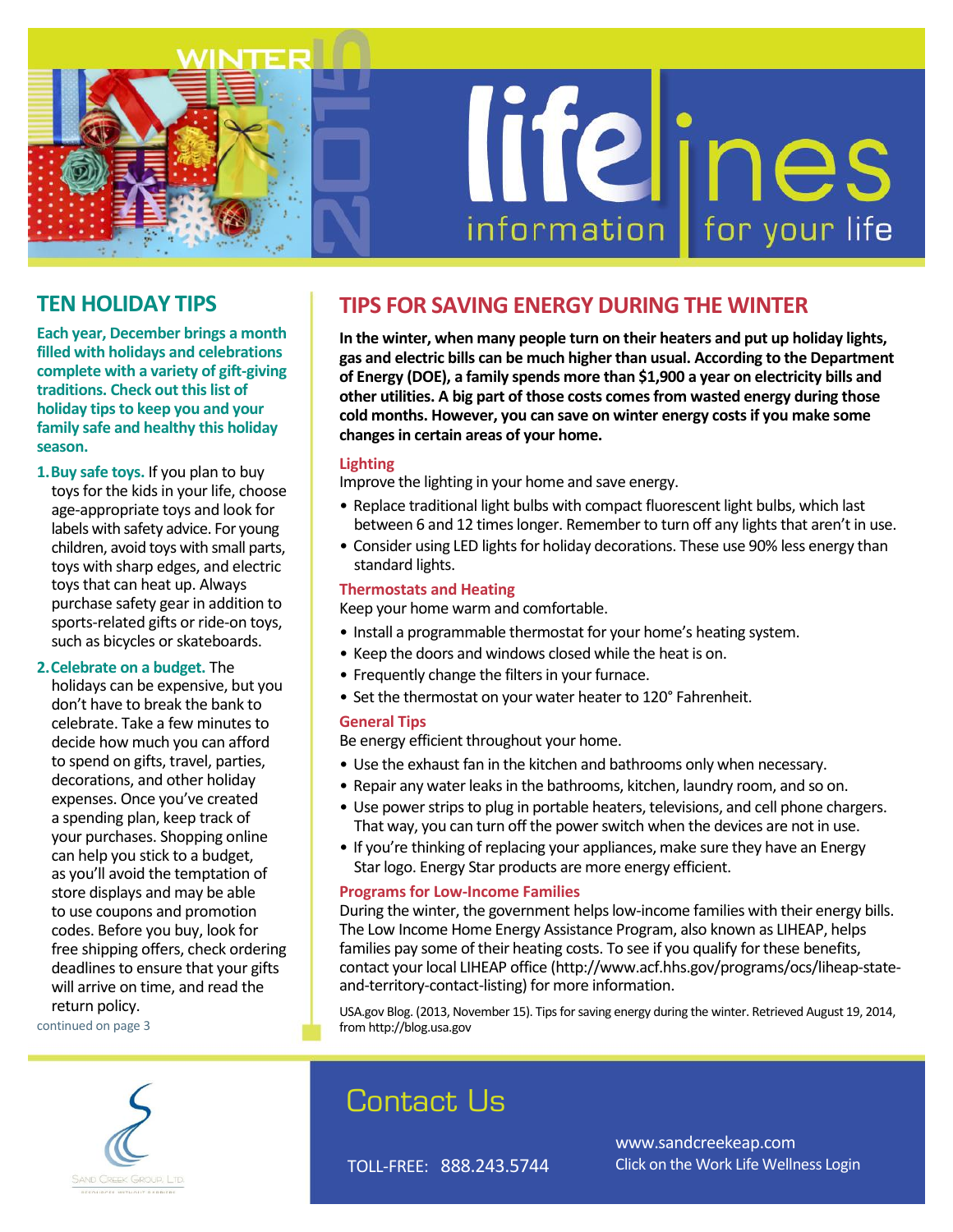

# **CHECKUP CHECKLIST**

## **Things to Do Before Your Next Checkup**

Getting checkups is one of many things you can do to help stay healthy and prevent disease and disability. You've made the appointment to see your health care provider. You've reviewed the instructions on how to prepare for certain tests. You've done the usual paperwork. You're done, right? Not quite. Before your next checkup, make sure you do these four things.

## **Review your family health history.**

Are there any new conditions or diseases that have occurred in your close relatives since your last visit? If so, let your health care provider know. Family history might influence your risk of developing heart disease, stroke, diabetes, or cancer. Your provider will assess your risk of disease based on your family history and other factors. Your provider may also recommend things you can do to help prevent disease, such as exercising more, changing your diet, or using screening tests to help detect disease early.

## **Find out if you are due for any general screenings or vaccinations.**

Have you had the recommended screening tests based on your age, general health, family history, and lifestyle? Check with your health care provider to see if it's time for any vaccinations, follow-up exams, or tests. For example, it might be time for you to get a Pap test, mammogram, prostate cancer screening, colon cancer screening, sexually transmitted disease screening, blood pressure check, tetanus shot, eye check, or other screening.

lifelines

**for your life** 

*information* 

## **Write down a list of issues and questions to take with you.**

Review any existing health problems and note any changes.

- Have you noticed any body changes, including lumps or skin changes?
- Are you having pain, dizziness, fatigue, problems with urine or stool, or menstrual cycle changes?
- Have your eating habits changed?
- Are you experiencing depression, anxiety, trauma, distress, or sleeping problems?

If so, note when the change began, how it's different from before, and any other observation that you think might be helpful.

Be honest with your provider. If you haven't been taking your medication as directed, exercising as much, or anything else, say so. You may be at risk for certain diseases and conditions because of how you live, work, and play. Your provider develops a plan based partly on what you say you do. Help ensure that you get the best guidance by providing the most up-to-date and accurate information about you.

Be sure to write your questions down beforehand. Once you're in the office or exam room, it can be hard to remember everything you want to know. Leave room between questions to write down your provider's answers.

## **Consider your future.**

Are there specific health issues that need addressing concerning your future? Are you thinking about having infertility treatment, losing weight, taking a hazardous job, or quitting smoking? Discuss any issues with your provider so that you can make better decisions regarding your health and safety.

Centers for Disease Control and Prevention. (Modified 2015, April 1). Checkup checklist: Things to do before your next checkup. Retrieved May 31, 2015, from http://www.cdc.gov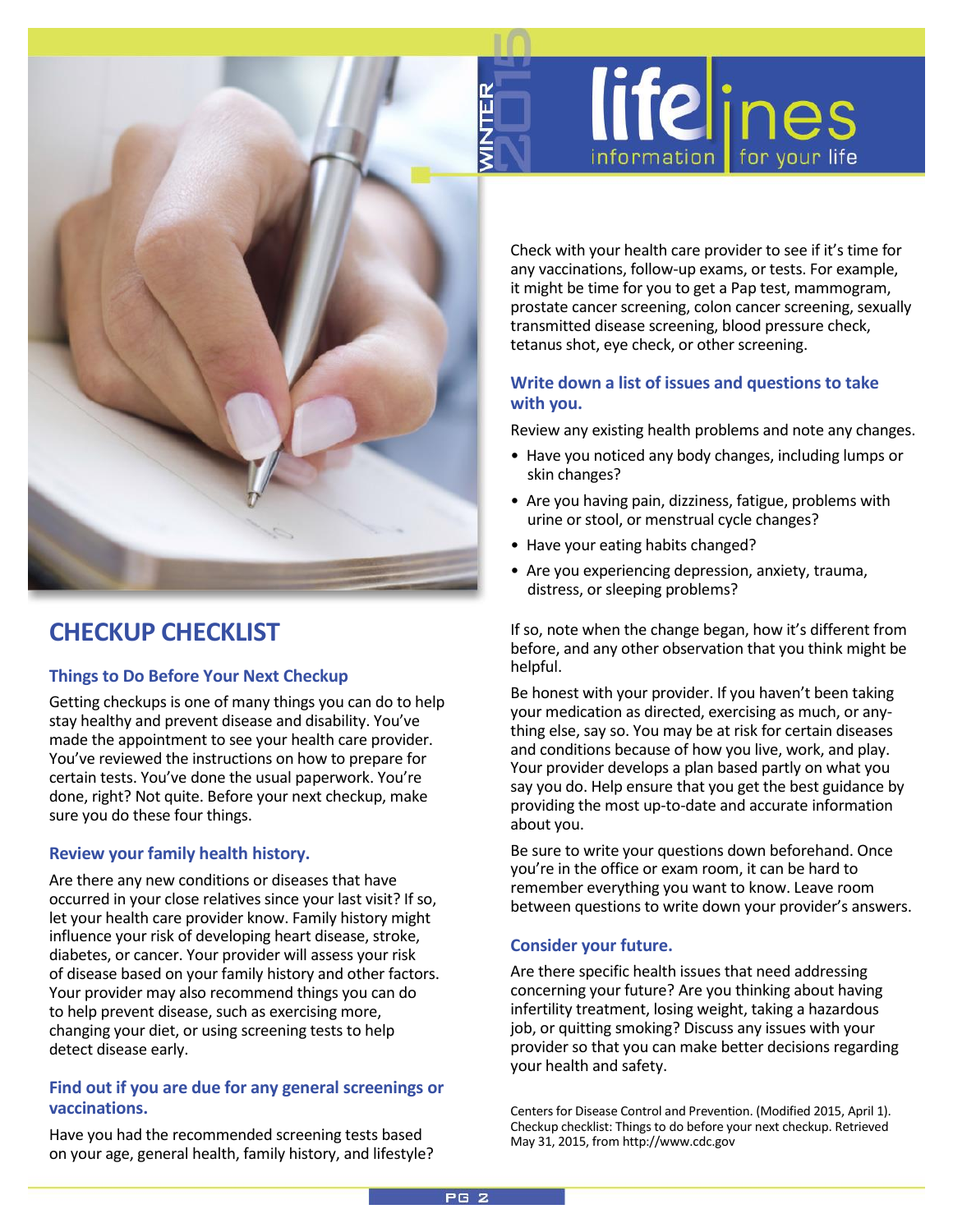# lifelines information

# **TEN HOLIDAY TIPS**

continued from page 1

- **3.Give the gift of service.** Sometimes the greatest gift you can give to others is service. Reading to a child just 3 hours a week significantly improves his or her reading skills, or if you help out at a local soup kitchen or food bank, you are directly providing meals to hungry individuals.
- **4.Find seasonal employment.** Even in a tough economy, businesses need extra help around the holidays. Seasonal employment can help supplement your income and potentially lead to a permanent position.
- **5.Get through the holiday blues.** The holidays aren't joyous for everyone. This time of year can bring stress and feelings of loneliness. Exercise, focusing on positive relationships, and doing things that you find rewarding can help with depression. Keep in mind that winter depression could be a sign of seasonal affective disorder (SAD), which is caused by the lack of sunlight. Treatment for SAD is much like treatment for other forms of depression but may also involve light therapy.
- **6.Be safe and save money with LED lights.** Electricity bills can grow during the holidays if you decorate with strings of lights. Consider switching to light-emitting diode (LED) holiday lights to save energy and money. In addition to the energy and cost savings, LED lights are much cooler than incandescent bulbs, reducing the risk of fires. Every holiday season, fires claim lives and cost millions in damage. To prevent holiday fires in your home, use nonflammable decorations, do not overload electrical sockets, and avoid the use of lit candles. As you should do year-round, ensure that your smoke alarms are working. If you celebrate Christmas, be sure to regularly water Christmas trees.

#### **7.Pay attention to food portions and physical activity.**

The holidays are a wonderful time to celebrate with family and friends, but celebrations sometimes involve overindulging in sweet treats and heavy foods. Even if you gain only 1 or 2 pounds during the holidays, these gains can add up over the years. The holidays are probably not the ideal time to try to lose weight, but you can take steps to maintain your weight.



- **8.Pack for hassle-free air travel.** You can get through the airport security line faster by traveling with unwrapped gifts and following the "3-1-1 rule" when carrying on liquids. You may have favorite liquid food items (like cranberry sauce or special dips) that you want to share during the holidays, but it's best to put such items in your checked bag or ship them ahead of time. If you need last-minute information about what you can and can't bring through security, visit the TSA website at http://www.tsa.gov.
- **9.Reduce holiday waste.** The holiday season includes many opportunities to reduce waste, recycle, and reuse items. Consider buying rechargeable batteries (and a charger) for electronic gifts to help reduce the amount of harmful materials thrown away. After the holidays, look for ways to recycle your tree instead of sending it to a landfill. If you plan to send greeting cards, consider purchasing ones that are made of recycled paper or sending electronic greetings.
- **10.Keep food safe.** Holiday buffets are convenient ways to entertain a crowd, but leaving food out for long periods of time can invite bacteria that cause food-borne illness. To keep your holiday foods safe, cook them thoroughly; use shallow containers; never leave them sitting out for more than 2 hours; and keep them at the appropriate temperature.

USA.gov. (Updated 2014, September 3). 10 holiday tips. Retrieved September 11, 2014, from http://www.usa.gov